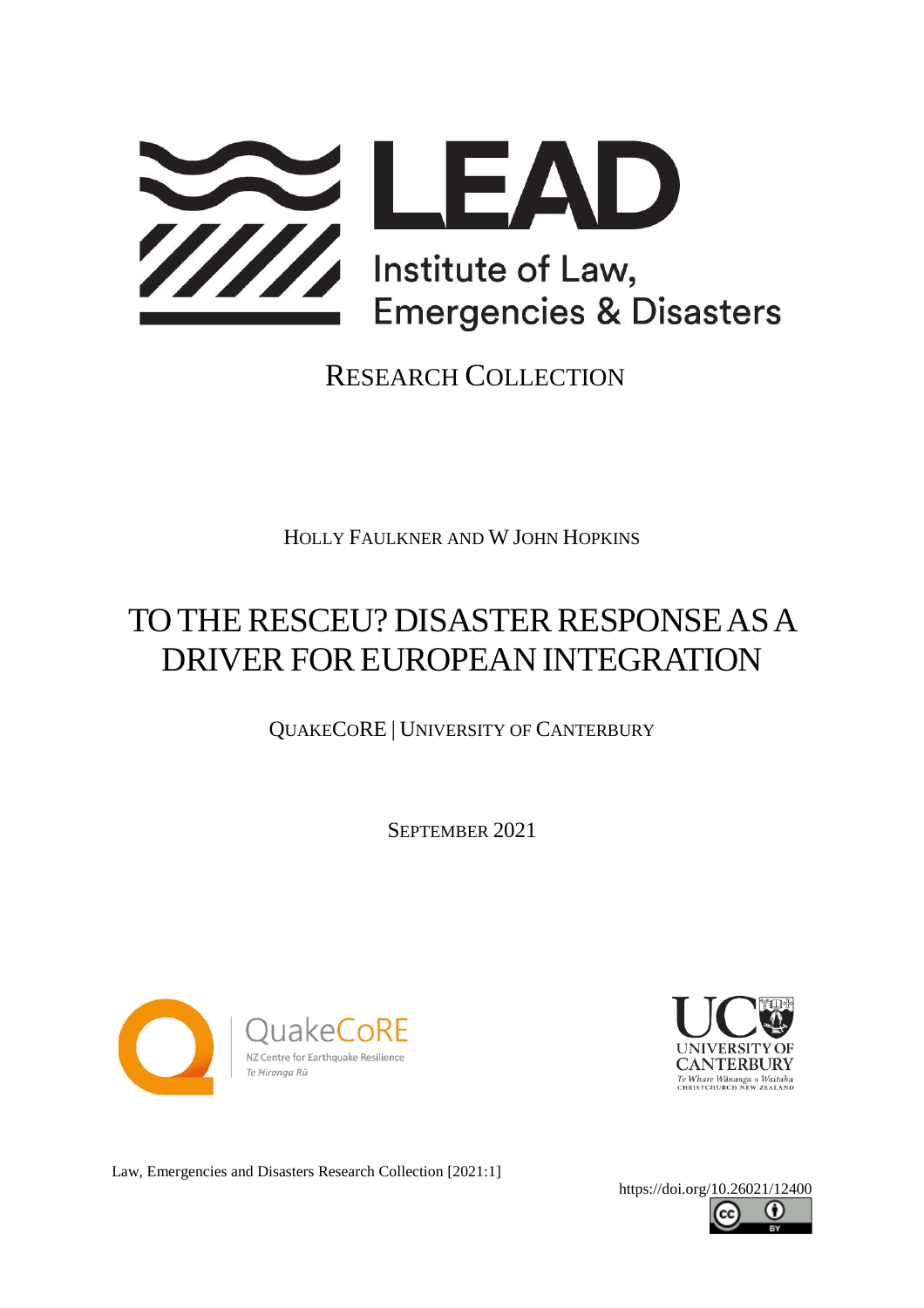### *TABLE OF CONTENTS*

|  | II Reluctant Regionalism: The Genesis of a European Approach to DRM |  |
|--|---------------------------------------------------------------------|--|
|  |                                                                     |  |
|  |                                                                     |  |
|  |                                                                     |  |
|  |                                                                     |  |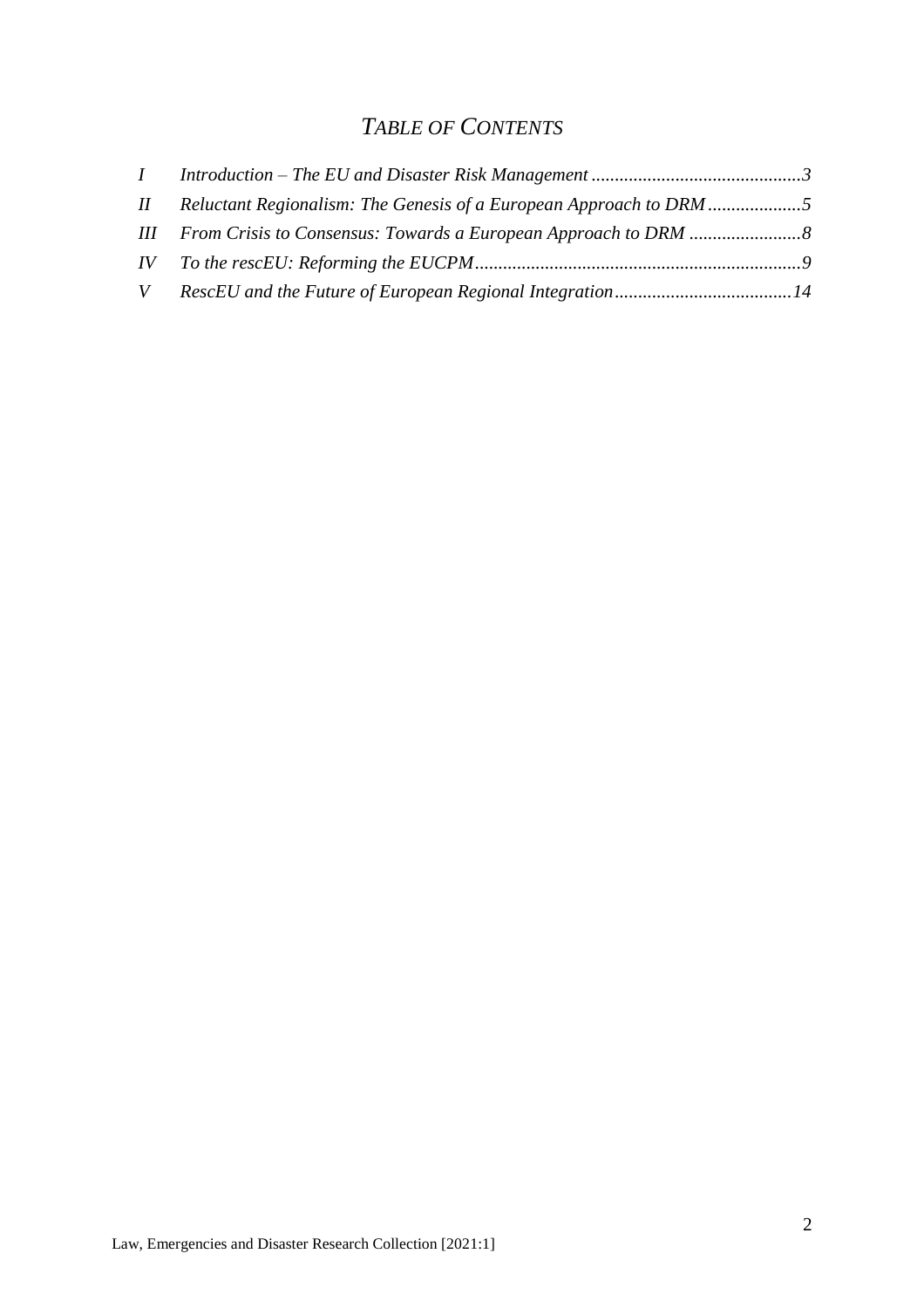## TO THE RESCEU? DISASTER RESPONSE AS A DRIVER FOR EUROPEAN INTEGRATION

HOLLY FAULKNER\* AND W JOHN HOPKINS†

#### **ABSTRACT**

*The EU's 2018 decision to strengthen its civil protection mechanism has been a long time in the making. Since the original Council resolution of 1987, the Union has incrementally expanded its role in the field of disaster response and planning. This expansion has been slow and, at times, painfully so, as states have regularly challenged the EU's growing role in an area often seen as core member-state business. Nevertheless, the increasing inability of Member States to response to disasters, alongside changes in the political dynamics of the Union in the post-Brexit referendum environment, have allowed the EU to develop the foundations for a truly European response mechanism to disaster events (rescEU). This is all the more remarkable as this system has developed against a backdrop of retrenchment and crisis within the EU as a whole.*

*This paper assesses the structure of this new model of positive EU co-operation in the context of EU integration. In particular, it asks whether the realities of increased risk from natural hazards is creating a new drive towards European co-operation and provides a new driver for European co-operation. Will disasters, ironically, rescEU the Union?*

#### <span id="page-2-0"></span>*I Introduction – The EU and Disaster Risk Management*

The European Union today plays a significant role in the field of disaster risk management (DRM), both amongst its Member States and globally. As the following will examine, recent developments have increased the EU's role in this field, to the extent that for the first time, we can begin to recognise a truly European capacity in the field. It was not ever thus. In fact, despite disaster response appearing to be an area ripe for regional (and global) co-operation, until recently, international co-ordination mechanisms were few in number and of limited effectiveness. The EU was no exception to this general rule.

The reasons for this are simple and form the underlying theme of this article. In effect, Member States are torn between the obvious advantages of co-operation in the field of DRM and Westphalian notions of sovereignty. Although this is not a new issue for international cooperation, nor one that is limited to the field of DRM, the conflict is particularly evident in this area. States are very aware that disasters know no borders and are, by definition, only limited by geographic range rather than political boundaries. In addition, even when the specifics of

<sup>\*</sup> LLM (ILAP) student, University of Canterbury, New Zealand. The research which underpins this article was made possible by a student grant provided by the New Zealand Centre for Seismic Resilience (QuakeCoRE).

<sup>†</sup> Professor of Law, University of Canterbury, New Zealand and Director of the LEAD Institute.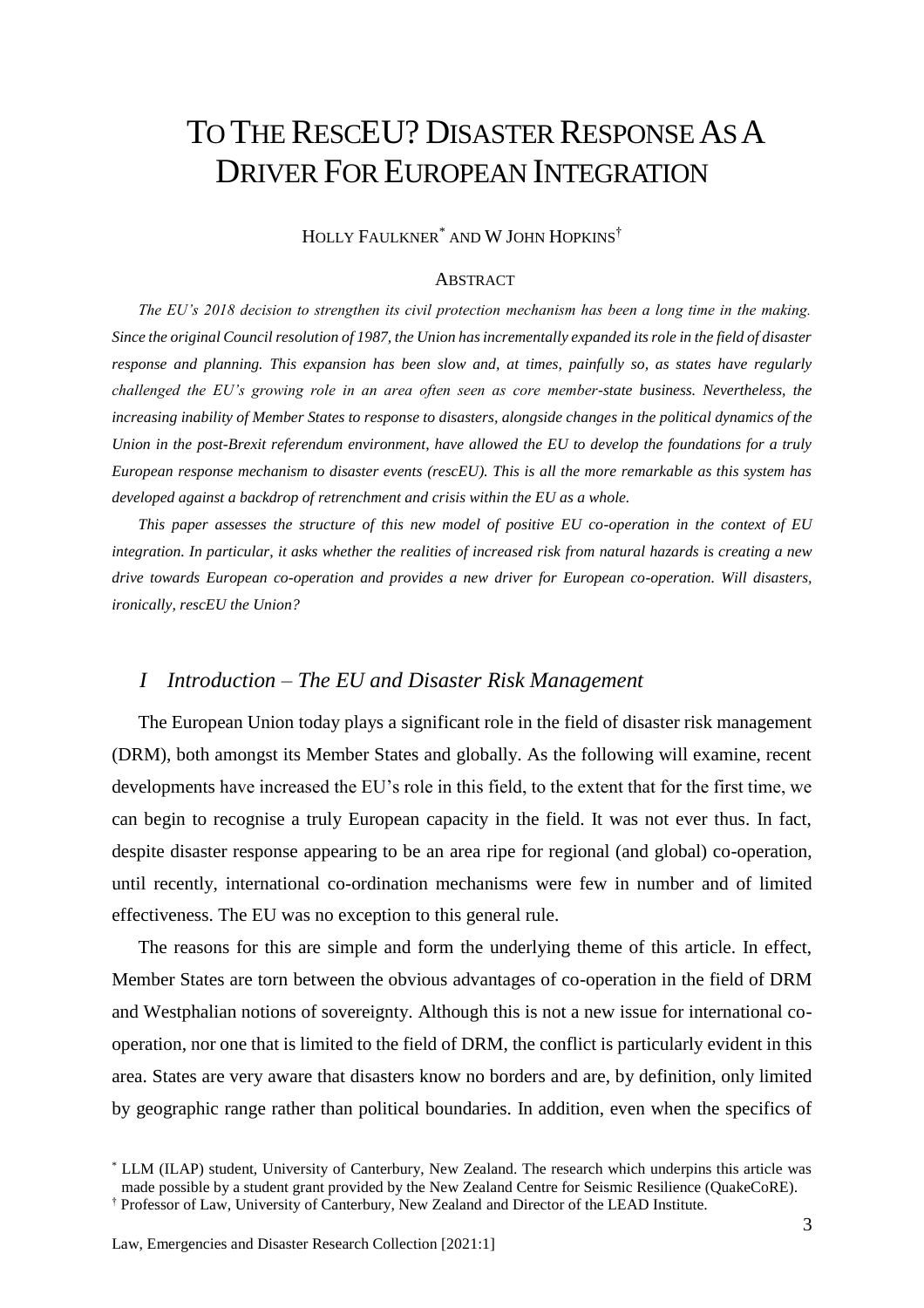the disaster may not impact upon the territory of a state, the economic and social consequences (collapse of markets, population movements and so on) have consequences far beyond the territory where the disaster occurs. To add to this, cross-border nature of DRM, few (if any) states can afford to have the response capacity necessary to deal with such events lying fallow, ready for the day they are needed. Yet, despite these obvious functional drivers favouring cooperation, personal security is seen as the most national of responsibilities, at the very heart of the Westphalian state. $<sup>1</sup>$ </sup>

This began to change at the global level with the UN's declaration of the 1990s as the International decade for Natural Disaster Reduction, as states became increasingly concerned by the impact of disasters, particularly upon developing economies.<sup>2</sup> These culminated in the 2005 Hyogo Framework for Action  $(2005-2015)$ .<sup>3</sup> The focus has expanded in the wake of disaster events in developed states which also overwhelmed domestic capacity (Hurricane Katrina 2005, The Tōhoku Earthquake 2011 and Canterbury Earthquake Sequence 2010/2011) and the HFA has now been superseded by the Sendai Framework for Disaster Risk Reduction  $(2015–2030).$ <sup>4</sup> These now provide a global legal framework for co-operation in the field which provides specifically (if rather vaguely) for regional organisations to provide a role in the global field.<sup>5</sup>

At the regional level, things have moved more slowly and although there are some examples of regional DRM agreements dating back to the 1970s (both ASEAN and Pacific Island States developed some agreements in this area during this time), regional co-operation in the field has been limited until much more recently.<sup>6</sup> The EU in particular has come late to the DRM party.

In the 1980s, this European reluctance to co-operate began to change. The pace of this increased rapidly at the turn of the century, driven by an increase in the frequency and ferocity of disasters across the EU, while Member States also began to experience novel hazards that

<sup>&</sup>lt;sup>1</sup> This can be most seen most clearly in the use of the term "Civil Defence" (still used in some states) which emerged in the immediate post-war period. This saw disaster management as part of wider conception of population security in times of total war and often linked disaster response with the security and armed forces of the states concerned.

<sup>2</sup> *International decade for Natural Disaster Reduction* GA Res 44/236 (1989).

<sup>3</sup> United Nations Office for Disaster Risk Reduction (UNDRR) *UNISDR Hyogo Framework for Action 2005– 2015: Building the Resilience of Nations and Communities to Disasters* (22 January 2005) A/CONF.206.6.

<sup>4</sup> UNDRR *UNISDR Sendai Framework for Disaster Risk Reduction 2015–2030* (18 March 2015) A/CONF.224/CRP.1.

<sup>5</sup> See for example, *Sendai Framework for DRR*, above n 4, s 28(c).

<sup>6</sup> W John Hopkins "Soft Obligations and Hard Realities: Regional Disaster Risk Reduction in Europe and Asia" in K Samuel, M Aronsson-Storier and K Bookmiller (eds) *The Cambridge Handbook of Disaster Risk Reduction and International Law* (Cambridge University Press, Cambridge, 2019) 219–238.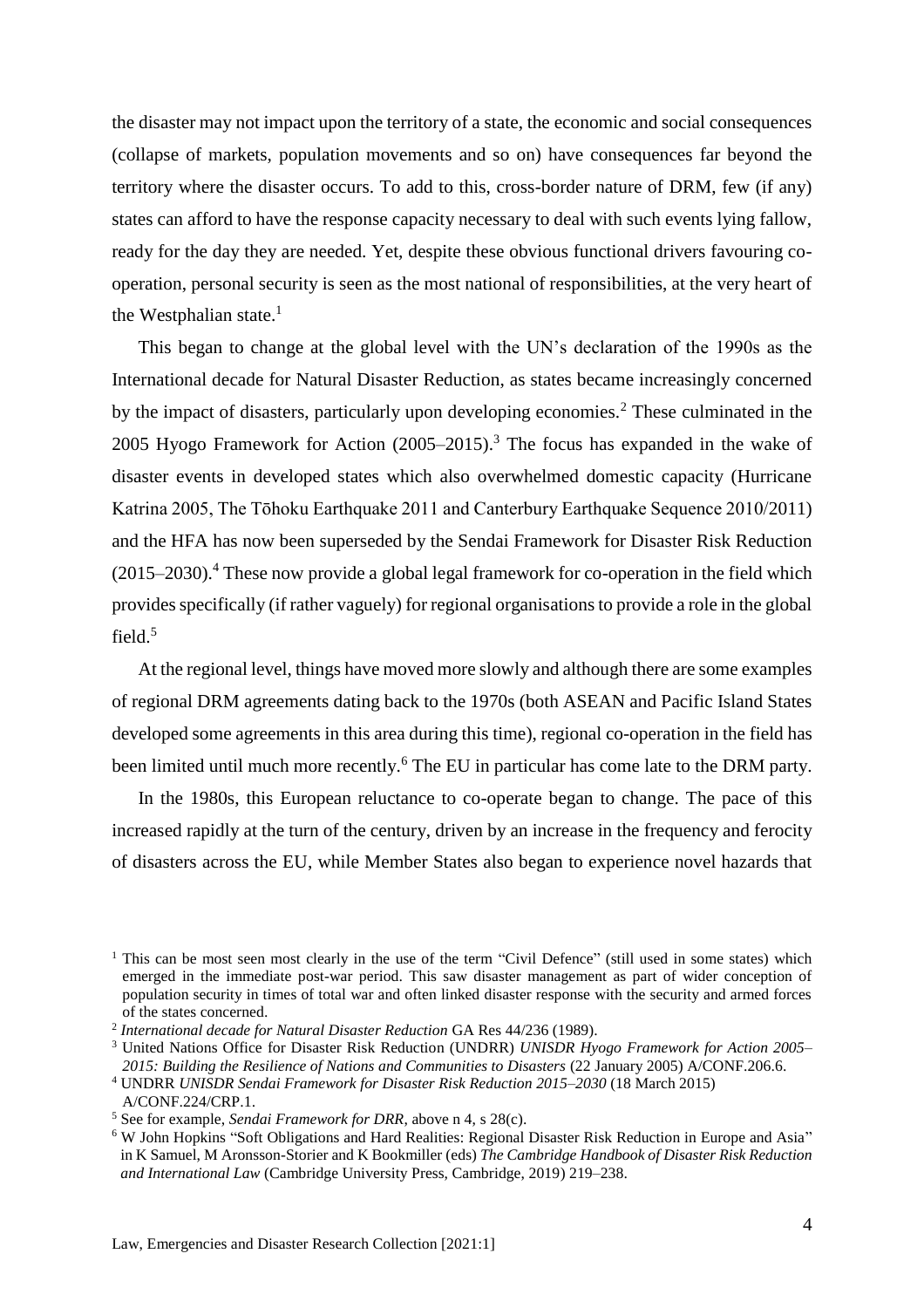they have not traditionally faced.<sup>7</sup> This led to increased pressure on domestic capacity to respond and, as a result, Member States turned more frequently to the EU for assistance. As a direct result of these pressures and a weakening of Member-State opposition to the EU involvement in this most domestic of fields, the EU has now, in the form of a revamped European Union Civil Protection Mechanism, developed a supra-national capacity in the field, far beyond that originally envisaged and at the limits of the Treaty allows. At a time when the EU seems to be experiencing a period of retrenchment, the increasing frequency of disasters beyond the capacity of Member States' response capacities has driven the EU in a new direction of supra-national co-operation in the Brexit era. This chapter posits the possibility that the development of a European capacity in this most Westphalian of policy fields marks a sea change for the Union. The hints of supra-nationalism that have emerged from the EU's development of competences in this area perhaps provide evidence that Monnet's original functional focus continues to be relevant.

#### <span id="page-4-1"></span><span id="page-4-0"></span>*II Reluctant Regionalism: The Genesis of a European Approach to DRM*

The EU's role in DRM has slowly evolved over the past three decades. The original EU Treaties made no mention of disaster risk management and it was not until 1985 that the concept of Member States co-operating on "civil protection" (the term used in the EU to describe Civil Defence and DRM issues) was raised seriously.<sup>8</sup> As a consequence of this decision, the EU developed a series of informal, non-binding mechanisms which collectively created a limited European disaster management framework. These mechanisms focussed on sharing of information in the areas of disaster response, with the purpose being to facilitate operational co-operation among Member States.<sup>9</sup>

It took over a decade for these tentative steps towards EU co-operation in DRM to become formalised through as a result of the 1997 Community Action Program in the field of civil protection. This led to the formal establishment of the EU Civil Protection Mechanism (EUCPM) in 2001.<sup>10</sup> This mechanism still focussed upon the promotion of co-operation

<sup>7</sup> The 2018 Swedish forest fires are just one notable example. Jonathan Watts "The Swedish Town on the Frontline of the Artic Wildfires" *The Guardian* (online ed, London, 30 July 2018).

<sup>8</sup> Marco Gestri "EU Disaster Response Law: Principles and Instruments" in Andrea De Guttry, Marco Gestri and Gabriella Venturini (eds) *International Disaster Response Law* (TMC Asser Press, The Hague, 2012) 105. "Civil Protection" is used in the EU to avoid the military/security connotations of "Civil Defence" and to encompass both "natural" and "man-made" disasters.

<sup>&</sup>lt;sup>9</sup> At 107.

<sup>&</sup>lt;sup>10</sup> Decision Establishing a Community Mechanism to Facilitate Reinforced Cooperation in Civil Protection Assistance Interventions [2001] OJ L 297/7. The EUCPM currently includes all 27 Member States plus Iceland, Norway, Serbia, North Macedonia, Montenegro, and Turkey. The UK's status in the mechanism is not clear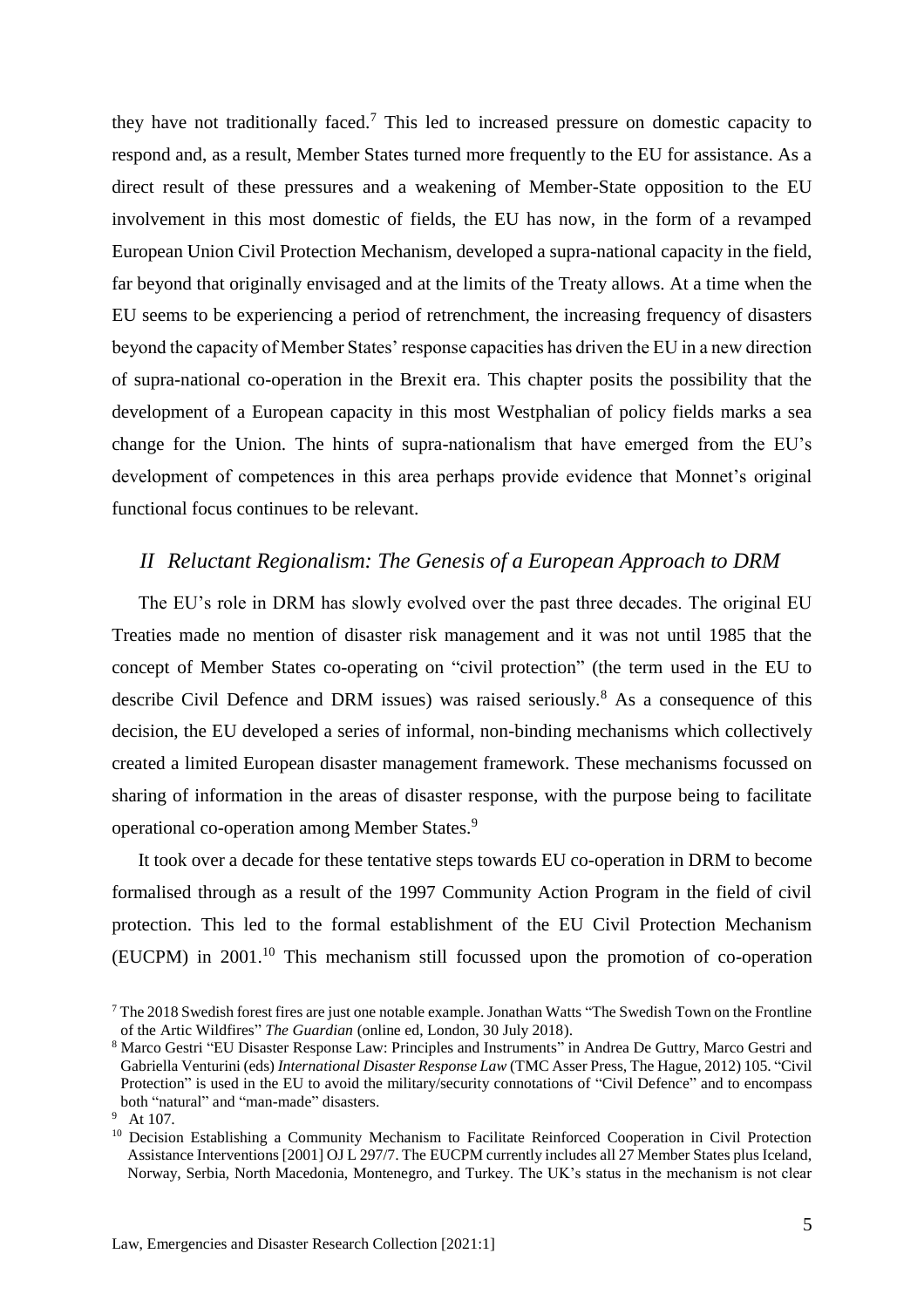amongst Member States rather than the development of a truly Europe approach to DRM. It also established the principle that DRM within the territory of the EU and external to it would be managed as a single competence and limited the scope of the EUCPM to "major emergencies, or imminent threat thereof".<sup>11</sup> Although, in practice, the exact nature of "major emergency" was largely left to the state concerned.<sup>12</sup> In 2004, the EUCPM was reassessed and its practical operation expanded.<sup>13</sup>

These decisions marked the first formal legislative framework for civil protection in the EU. However, lacking a formal base, these were limited by the political requirements of using the generalist art 308 TEC. The requirement of unanimity amongst Member States thus limited the Commission's ability to push developments in this area. Lisbon marked a major milestone in the development of the DRM in the EU, as for the first time it was explicitly recognised as an EU competence under art 196 (Title XXIII) of the Treaty on the Functioning of the European Union (TFEU).<sup>14</sup>

This Article granted the EU the explicit competence to encourage co-operation amongst Member States "in order to improve the effectiveness of systems for preventing and protecting against natural or man-made disasters".<sup>15</sup> This power remains limited as it is a so-called parallel competence limited to "support, co-ordinate or supplement". Nevertheless, the legal shift was important, as it provided the EU with clear competence in the area of civil protection. This made justification of EU legislative development easier and removed the need for unanimity by making such decisions subject to the ordinary decision-making procedure.

Importantly, the Treaty of Lisbon also introduced the new "solidarity clause" under art 222 of the TFEU, which created an explicit duty on both the EU and Member States to "act jointly in a spirit of solidarity if a Member State is the object of a terrorist attack or the victim of a natural or manmade disaster".<sup>16</sup> Although not directly connected to art 196, the development of the solidarity clause needs to be seen in the wider context of an increased CPM role for the EU.

<sup>16</sup> TFEU, art 222.

post-Brexit. However, as it was a reluctant participant in the EUCPM as a Member State, its continued membership cannot be guaranteed.

 $11$  Article 1(1).

 $12$  Article 3(1): "any situation which has or may have an adverse impact on people, the environment or property and which may result in a call for assistance under the Mechanism".

<sup>&</sup>lt;sup>13</sup> Council Decision of 8 November 2007 establishing a Community Civil Protection Mechanism (recast) [2007] OJ L314/9.

<sup>&</sup>lt;sup>14</sup> Consolidated version of the Treaty of the Functioning of the European Union [TFEU] [2008] OJ C 115/47 (signed on 13 December 2007, entered into force 1 December 2009), art 196.

<sup>&</sup>lt;sup>15</sup> Article 196.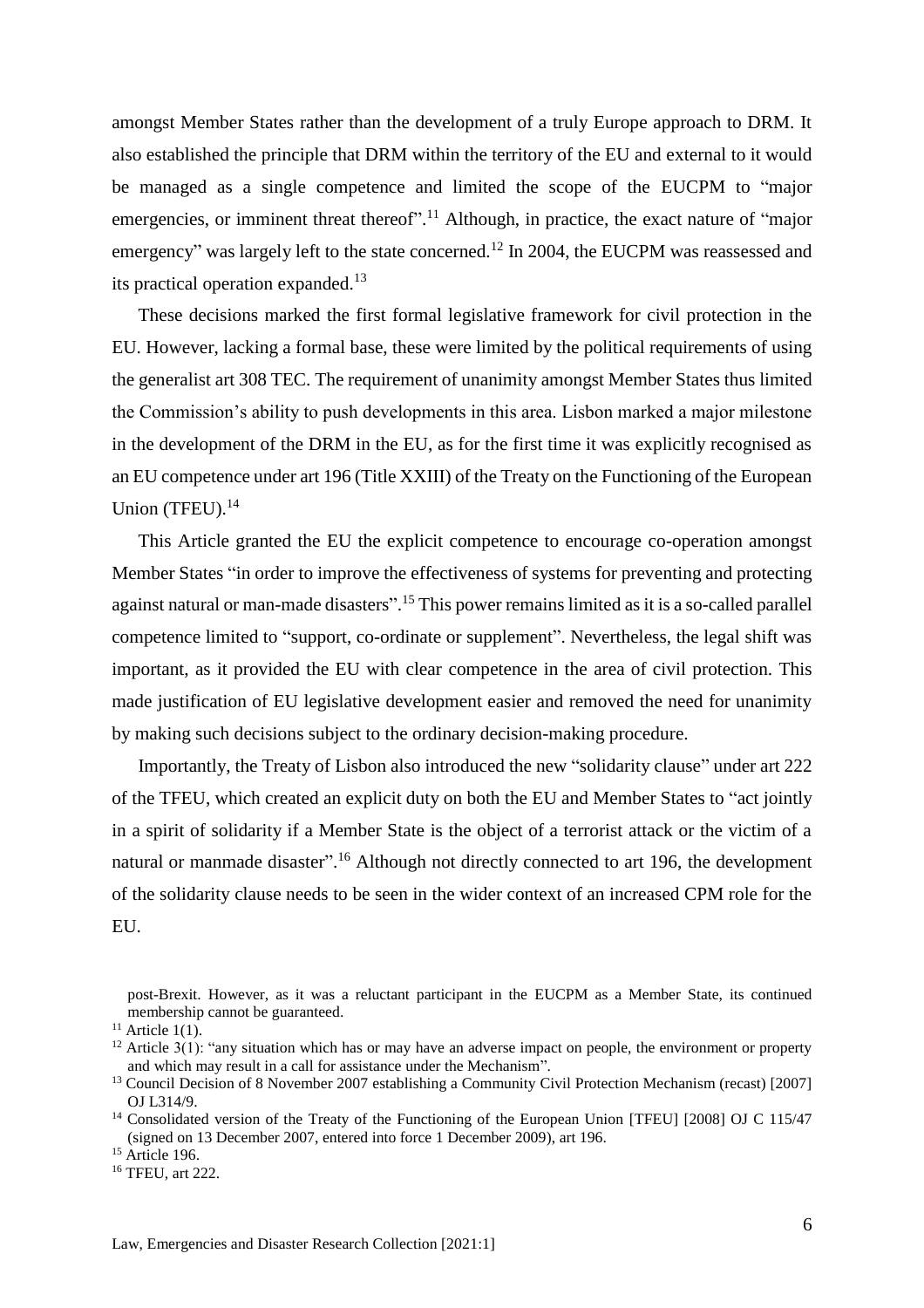The changes to the TFEU around Civil Protection owe their genesis to the unsuccessful Constitutional Treaty (TCE) process. During the negotiations for the TCE, the issue of civil protection was considered within the European Convention by the Defence Working Group (VIII).<sup>17</sup> The original draft of this clause focussed on terrorist attacks but the scope was extended through the efforts of Michel Barnier (Chairman of the Defence Working Group) to include "unintentional" disasters.<sup>18</sup> In addition, the final report the working group explicitly linked what would become the "solidarity clause" and increased powers of the EU in the field of CPM in a way that was to prove prescient to the rescEU initiative that is explored further below:<sup>19</sup>

Taking this enhanced solidarity further, and to strengthen the existing Community mechanism, a situation might be envisaged in which a pool of specialised civilian or military civil-protection units identified by the Member States undertakes joint training and intervention coordination programmes so as to facilitate more effective intervention in the event of natural or humanitarian disasters within the Union.

The cementing of DRM within accepted EU competences, alongside the solidarity clause, was crucial to the important innovations in the European civil protection legal framework that have emerged in the decade since the ratification of the Lisbon Treaty. However, although Lisbon changed the legal framework around the EU's role in civil protection, the EU model has continued to develop incrementally, following the basic structure established in 2001. The first post-Lisbon changes (in 2013) allowed a more formalised mechanism, but retained the shape of the  $2001$  model.<sup>20</sup> The new mechanism included two formal elements. Firstly, a European Emergency Response Capacity (EERC), which created a more formal method for states to provide voluntary resources under EU supervision and, secondly, the Emergency Response Co-ordination Centre (ERCC) to manage use of EERC resources and co-ordinate EU responses to disaster events.

Although the establishment of a 24/7 centre for European disaster response (the ERCC) and a formal pool of European resources with standardised training and equipment (the EERC) supported by EU funding marked a step change in the nature of the EU approaches to Civil Protection, it did not change the essentially inter-governmental and voluntary nature of the

<sup>17</sup> The European Convention *Final report of Working Group VIII 'Defence'* CONV 461/02 (16 December 2002).

<sup>&</sup>lt;sup>18</sup> Terrorist attacks were defined as intentional disasters.

<sup>19</sup> The European Convention, above n 17, at para 59.

<sup>&</sup>lt;sup>20</sup> Decision No 1313/2013/EU of the European Parliament and of the Council of 17 December 2013 on a Union Civil Protection Mechanism [2013] OJ L347/924.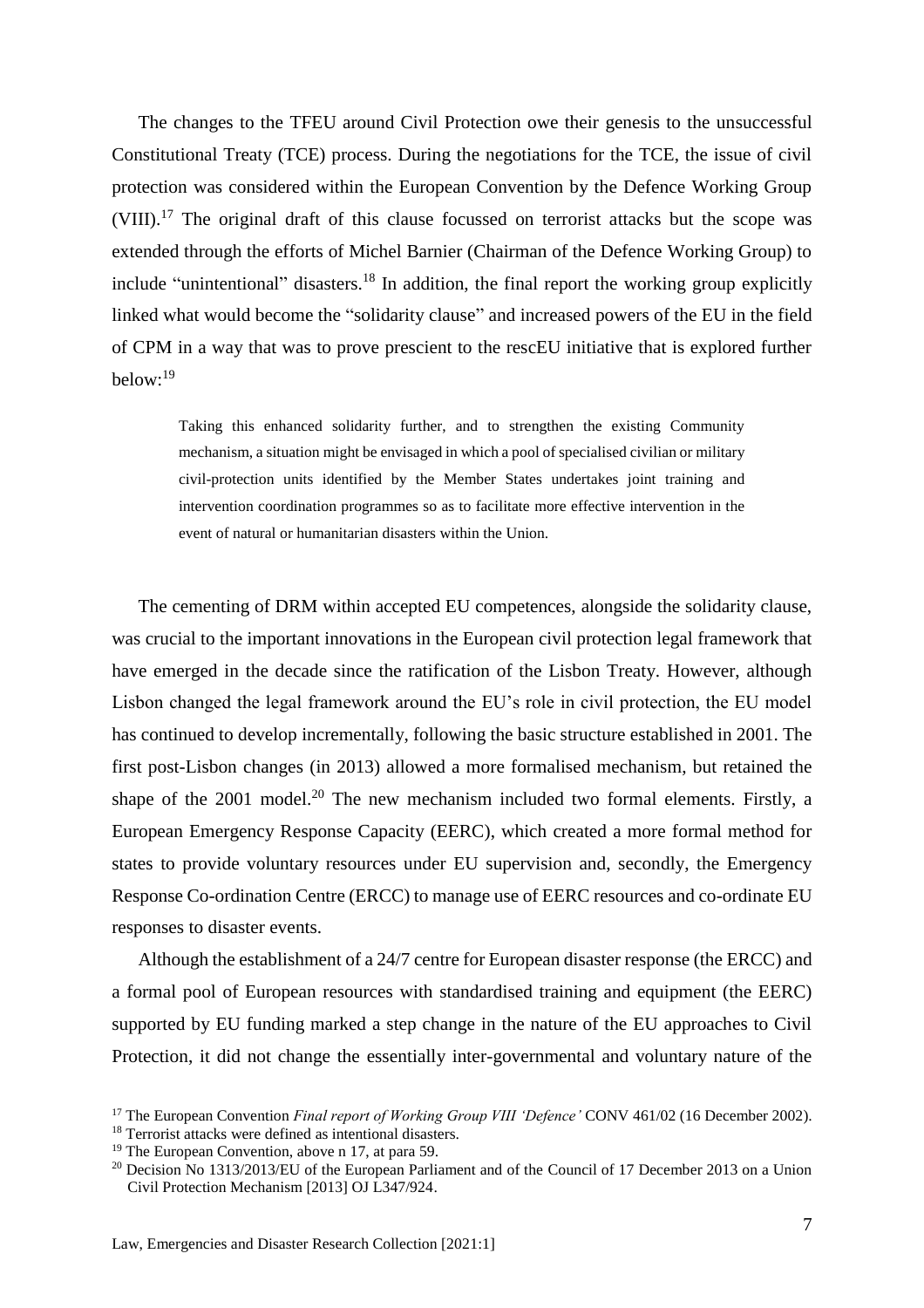EUCPM. Some states (notably the UK) did not participate in the mechanism, either through requesting assistance or providing resources to the EERC. In addition, those states which did participate always had the opportunity to refuse to provide their assets provided through the EERC. Although this did not generally occur, the events of 2017 and 2018 were to expose these limitations and lead directly the creation of a truly European approach to disaster response.<sup>21</sup>

#### <span id="page-7-0"></span>*III From Crisis to Consensus: Towards a European Approach to DRM*

2017 and 2018 saw an unprecedented level of weather events across the European continent, with high temperatures and long periods of drought in particularly leading to significant fire events. The world's media focussed on events in Sweden (2018) and Portugal (2017 and then again in 2019) but smaller conflagrations occurred across the continent and the fire risk was high in many states. This put unsustainable pressure upon the voluntary EERC pool and led some states to refuse requests to deploy pre-committed resources due to domestic fire events (or the risk of them occurring). The EUCPM thus proved incapable of responding effectively to the high impact/low probability events that it was particularly designed to address. This series of crises was to prove the catalyst for a new approach to DRM in the EU.

The exposure of the EUCPM's weakness resulted in a drive by the Commission to develop a new "fully fledged" EU level Civil Protection mechanism.<sup>22</sup> The idea of creating a truly supra-national European DRM system was not new and discussion of such a development had occurred in 2012, when the Constitutional Convention considered the introduction of a Civil Competences into the Treaties.<sup>23</sup> However, the nature of civil protection as a core Member State function had thwarted attempts to push these ideas forward. However, by 2018, both the meteorological and political climate had changed dramatically. Larger states who had previously been reluctant to utilise the EUCPM began to change their views, starting with Italy in 2016, as they became overwhelmed by climate change related disasters (particularly fires). This in turn reduced opposition to the enhancement of the mechanism and the acceptance of the "need to reinforce the collective ability to prepare for and respond to disasters in particular through mutual support in Europe".<sup>24</sup>

<sup>&</sup>lt;sup>21</sup> See Federico Casolari "Europe (2018)" (2019) Yearbook of International Disaster Law 1(1); and ICF/ECHO *Interim Evaluation of the Union Civil Protection Mechanism: 2014–2016* (European Commission, Brussels, 2017).

<sup>&</sup>lt;sup>22</sup> European Commission "Proposal for a Decision of the European Parliament and of the Council amending Decision No 1313/2013/EU on a Union Civil Protection Mechanism" COM/2017/0772 final.

<sup>23</sup> The European Convention, above n 17, at para 59.

<sup>&</sup>lt;sup>24</sup> Decision (EU) 2019/420 of the European Parliament and of the Council of 13 March 2019 Amending Decision No 1313/2013/EU on a Union Civil Protection Mechanism [2019] OJ L0771/1.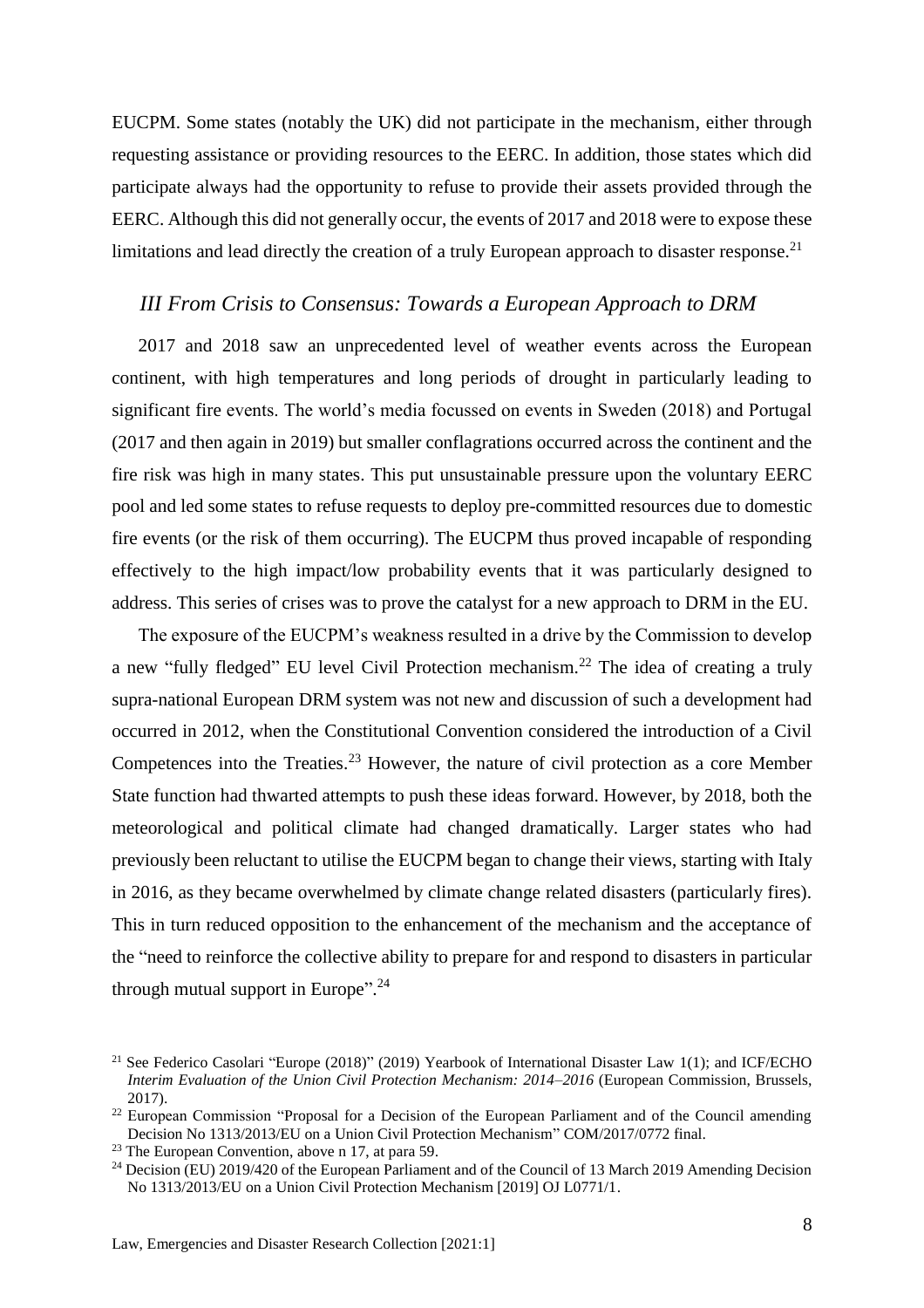Perhaps of most significance, the state which had proved most reluctant to participate in the EUCPM had, by 2018, made itself largely irrelevant to the EU's decision-making process. The UK not only did not utilise the mechanism, it supplied no units to the voluntary EERC pool, instead preferring to utilise bi-lateral links (to the detriment of European co-ordination) and was less than enthusiastic about enhancing the EUCPM. The slow disengagement of the UK from the EU's decision-making processes changed this dynamic at a time when the Commission wanted to push for new directions which could strengthen the EU in the light of the stresses of Brexit. The result was a Commission proposal, championed by Jean-Claude Juncker in the closing months of his Presidency, that utilised a perfect moment to push for a European resource in a field that was all but unimaginable a few years prior.

The Commission proposal, introduced in November 2017, comprised a package of measures to enhance the EUCPM. Although some of the more radical elements of the proposal (EU ownership of assets and tactical control during deployments) did not make the final decision, all of the key elements were incorporated into the final decision.<sup>25</sup> The changes are, at times, small but nevertheless mark a significant departure in the EU's role in the field. Most, importantly, they have created the basis for a truly European disaster response capacity; the ability for the Commission to develop that capacity; an increased role for the EU in planning for such eventualities; and an enhanced budget envelope to develop it.<sup>26</sup>

Although the language of legislation underpinning the new EUCPM continues to emphasise the centrality of the Member State in DRM (at the insistence of the Council), maintaining as it does, "the primary responsibility of Member States for preventing, preparing for and responding to natural and man-made disasters", this cannot disguise that fact that the 2019 decision represents a fundamental shift of the EU's role in an area long regarded as beyond the remit of the Union. In promoting "solidarity between Member States", the decision marks a shift towards supra-nationalism in a field that until recently was unthinkable.

#### <span id="page-8-0"></span>*IV To the rescEU: Reforming the EUCPM*

At the heart of the new EUCPM is the new European Civil Protection Pool (ECPP).<sup>27</sup> This replaced the EERC and now comprises both a voluntary pool of Member State response modules (the old EERC) and an EU-level response capacity (the rescEU reserve). This new

<sup>25</sup> Decision 1313/2013/EU, above n 24.

<sup>26</sup> Decision 1313/2013/EU, above n 24.

<sup>&</sup>lt;sup>27</sup> The Commission branded the whole reforms "rescEU" but this name is now only used for the rescEU reserve (see below). To avoid confusion, the latter approach is used in this chapter.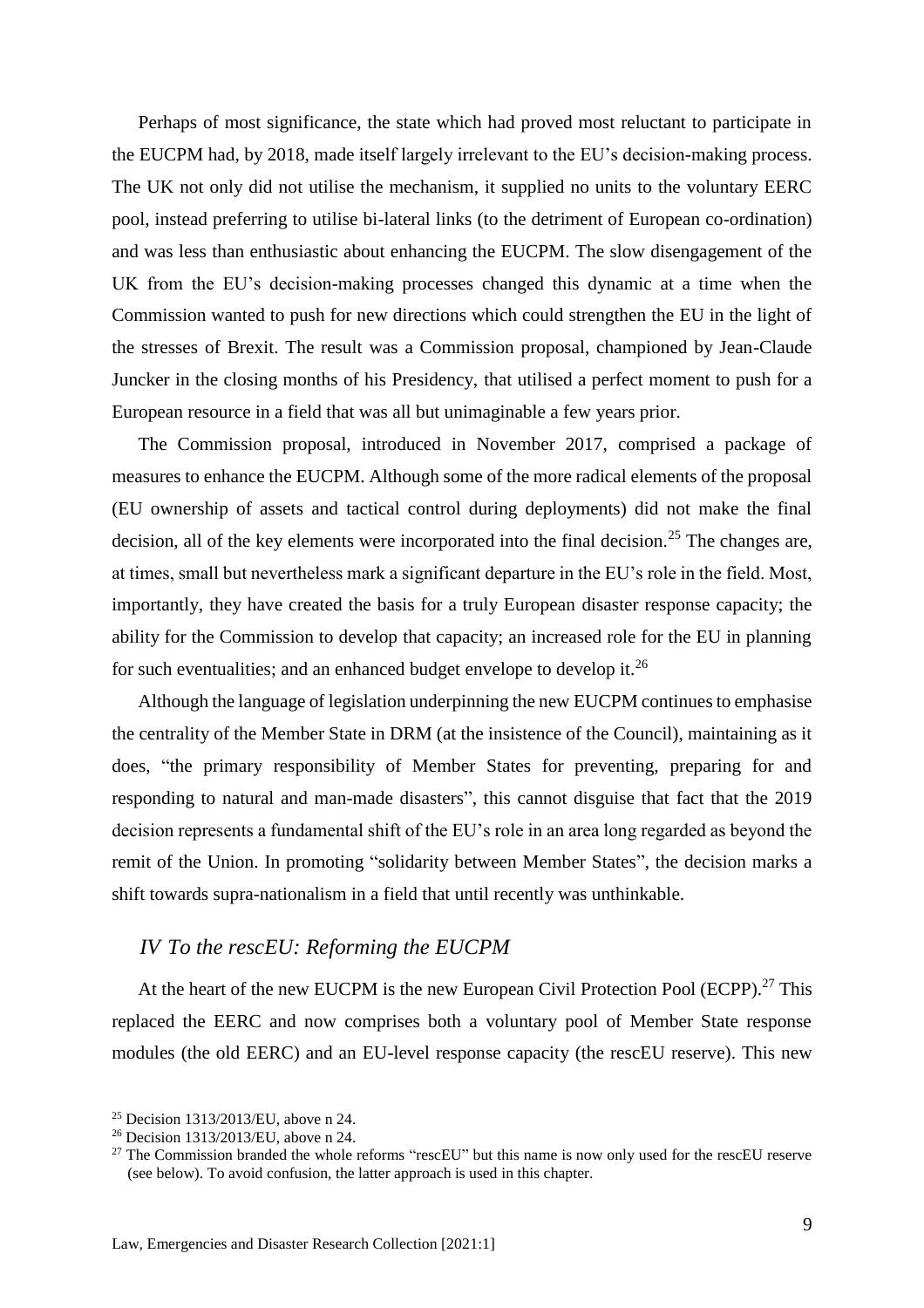EU/Member-State resource has been developed to reduce the reliance upon voluntarily precommitted Member-State assets. As had been exposed first in 2017, the previous approach left the EUCPM lacking the capacity to address simultaneous and multi-state disaster events within the EU.<sup>28</sup> As a consequence, the new Decision now makes a distinction between events occurring within (or have impacts within) the territory of EU Member States and marks a shift from the previous "global" approach to DRM in the  $EU^{29}$  However, the key change is the development of EU capacity which has the practical impact of shifting the EU's competences from a "supporting" role, into something more substantial, at least within the territory of the EU. The new legislative framework provides the EU with the authority to develop this EU DRM capacity by a variety of means, including acquisition, or perhaps more likely, cofinancing, rental or leasing.<sup>30</sup> The exact means by which the "rescEU reserve" will be developed and the resources to be acquired is largely a Commission responsibility. The original proposal envisaged that the Commission could own these assets directly but this proved a step to far for Member States. Instead, ownership will remain with Member States but rescEU resources will be subject to written contracts around the use that Member States can make of the resources.<sup>31</sup> Tactical control of these units will also remain with Member States but, importantly, the capacity will remain separate from national capacities, with decisions on deployment in the hands of the Commission:<sup>32</sup>

The decision on their deployment and demobilisation, and any decision in the event of conflicting requests, shall be taken by the Commission in close coordination with the requesting Member State and the Member State owning, renting or leasing the capacity, in accordance with operational contracts.

The reference to "close coordination" reflects a compromise with Member States that was added to the original Commission proposal. However, although the hosting Member State is to be part of the decision, the deployment decision of the rescEU asset lies with the EU level, no matter the specific role of an individual Member State in the ownership of the resource. This

<sup>28</sup> Casolari, above n 21.

 $29$  The rescEU reserve can be deployed outside the EU but not without Member State approval. The following discussion largely focussed on the internal deployment of rescEU resources. Decision No 1313/2013/EU, above n 24, art 10.

<sup>30</sup> Article 12(3).

 $31$  Article 12(5).

 $32$  Article 12(6).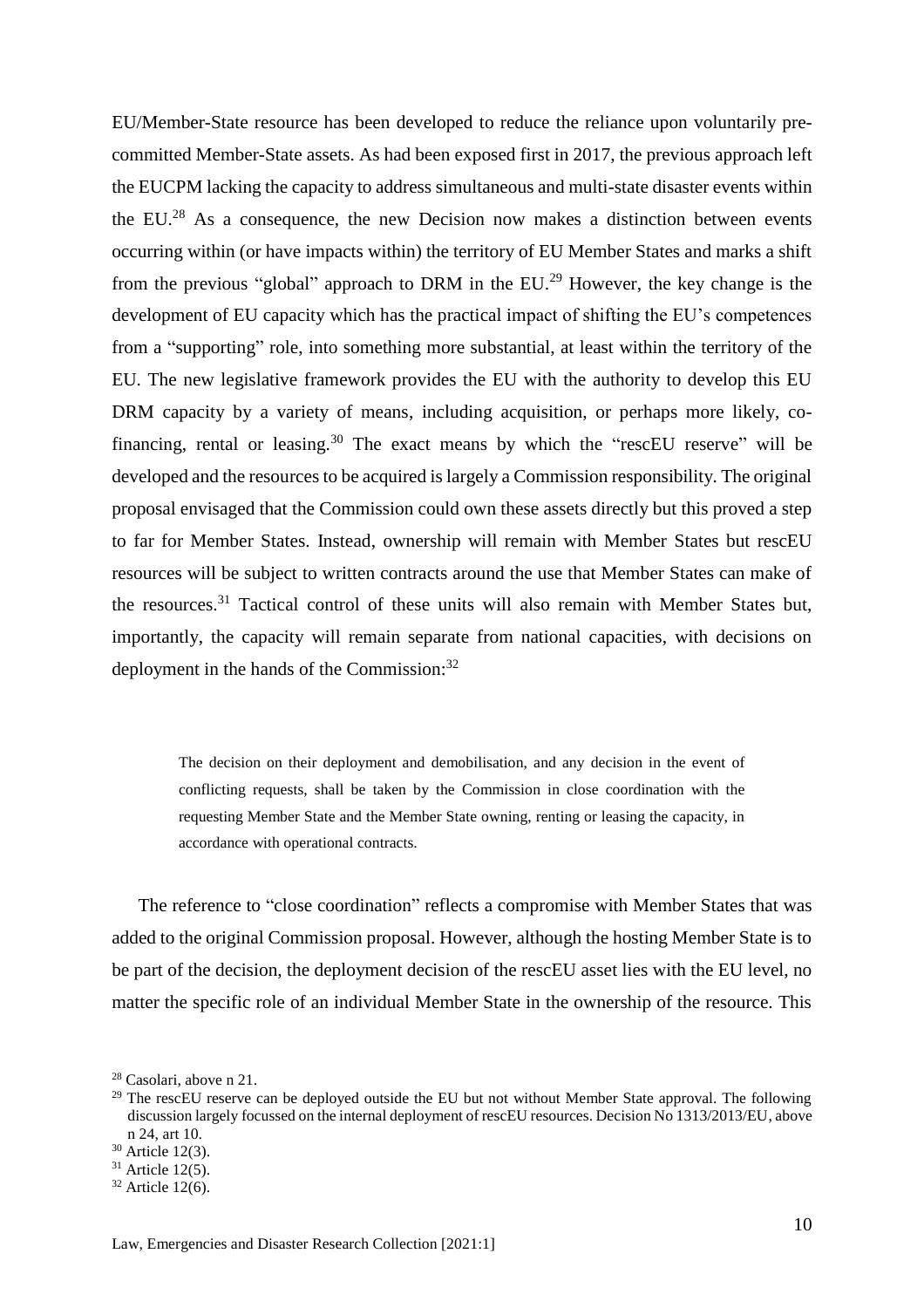places the EU, for the first time, at the heart of decisions around DRM in the EU and places final decisions for the deployment of rescEU with the Commission.

Delegated authority is also provided to the Commission to develop a new legislative framework to implement the new EUCPM and the rescEU capacity that underpins it. In the transitional period (until 2025), however, the Commission is utilising contractual relationships with Member States to utilise existing (but unused) resources as an immediate rescEU reserve, particularly in the field of forest fires. It is envisaged that, as the system develops, greater capacity will be added across a number of fields, although the exact resources required is left in the hands of the Commission.<sup>33</sup> Aside from a requirement that such decisions around the rescEU reserve must take into account "identified and emerging risks, overall capacities and gaps at Union level, in particular in the areas of aerial forest fire fighting, chemical, biological, radiological and nuclear incidents, and emergency medical response", the Commission is free to develop such resources as it sees fit.<sup>34</sup>

The new EUCPM also provides for an increased role for the Commission in enhancing the voluntary pool, which will still form the bulk of the ECPP. This has now been strengthened through increased funding for the training, equipping and deployment of voluntary pool contributions.<sup>35</sup> The enhanced financing arrangements have the additional benefit of increasing the compatibility of such assets, as the EU resources come with a requirement that recipients must accord to EU standards (to allow them to participate in EU missions). In addition, the existing Common Emergency and Information System (CECIS) which records national response assets (including those outside the voluntary pool) has been strengthened through a mandatory requirement that states record their assets on it. The strengthening of the Union's role effectively allows the Commission to have access to information relating to all aspects of Member States' civil protection capacities. This is, again, a significant and symbolic change given the close connection between a number of these assets and the defence capacity of a number of states.

In common with the rest of the CPM, rescEU can only be utilised when a Member State (or third-party state) requests the help of the EU through the ERCC. Once such a request is made, rescEU assets will only be deployed if the voluntary pool is unavailable or insufficient.<sup>36</sup> The rescEU reserve's role is thus as a last resort, to fill the gap when pre-committed Member State

<sup>33</sup> Article 12(2).

<sup>34</sup> Article 12(2).

 $35$  Article 23.

<sup>36</sup> Article 12(1).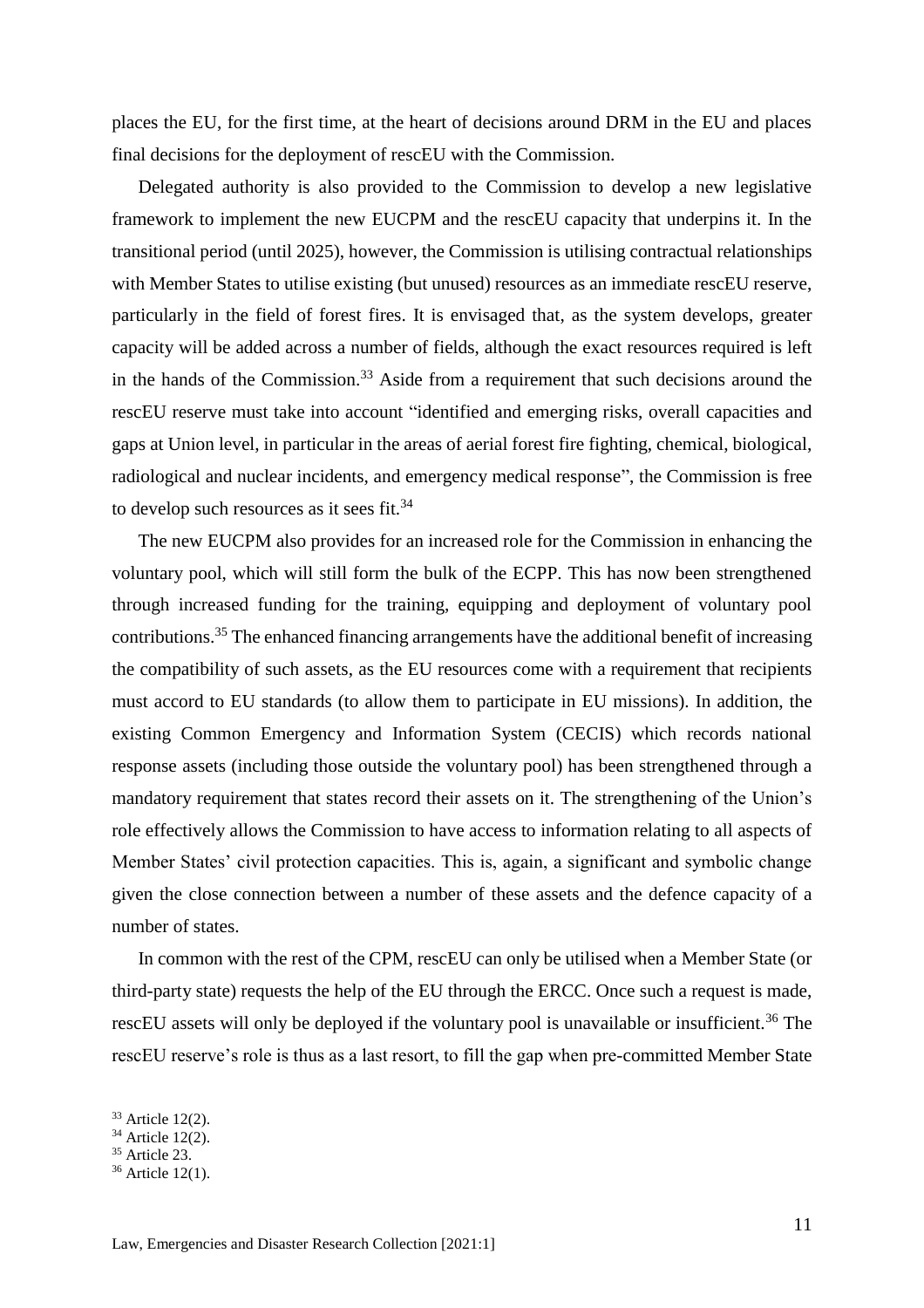resources are unavailable. However, this emphasis on Member State resources should not be over-emphasised as, since the establishment of a transitional rescEU reserve in 2019, $^{37}$  it has been extensively used (primarily in relation to forest fires).<sup>38</sup> In addition, the fact that Member States are explicitly expected to plan for disasters and have a responsibility to adequately protect citizens from the effects of disasters, also brings with it a European-level requirement that such planning is effective.<sup>39</sup> Member States (and the EU) do not wish to see their resources used to make up for poor planning and response capacity on the part of their partners. Thus, the creation of a European resource has led to an inevitable spill over of EU responsibility into the field of national planning for such eventualities.

As a natural consequence of the above, the new EUCPM places increased emphasis on EU approaches to prevention and planning, rather than just response. On one level this reflects a global shift from disaster risk management (DRM) to disaster risk reduction (DRR) but, in a European context, the expansion of the EU's authority is significant.<sup>40</sup> At the heart of this is a new information sharing system (European Civil Protection Knowledge Network), whereby the Member States must provide the Commission with a summary of their risk assessments and the risk management capability every three years (beginning in 2020) or when significant changes occur. This obligation to share information around Civil Protection is particularly focussed on "cross-border impacts" and "low probability risks with a high impact". <sup>41</sup> Although this requirement as yet pertains only to the provision of information, the fact that states now accept a role for the EU assisting the co-ordination of such events is noteworthy given that, until 2019, no such responsibility existed. The legislative framework also lays down for (as yet undefined) "consultation mechanisms" around European DRM.<sup>42</sup>

Perhaps the most interesting change in this area, however, is the Commission's power to request Member States to provide additional information regarding prevention and preparedness provisions within the state, "where a Member State frequently requests the same

<sup>&</sup>lt;sup>37</sup> Although the legislation around rescEU was only enacted in March, a transitional rescEU firefighting fleet was established in May 2019 (utilising underutilised assets from Croatia, France, Italy, Spain and Sweden): "rescEU: EU establishes initial firefighting fleet for next forest fire season" (21 May 2019) European Commission <ec.europa.eu>.

<sup>&</sup>lt;sup>38</sup> RescEU was first deployed in Greece in July 2019: "rescEU assets mobilised to help Greece fight devastating forest fires" (8 August 2019) European Commission <ec.europa.eu>.

<sup>39</sup> Gestri, above n [8.](#page-4-1)

<sup>40</sup> The Economist Intelligence Unit *Towards Disaster-Risk Sensitive Investments: The Disaster Risk-Integrated Operational Risk Model* (Report commissioned by the United Nations Office for Disaster Risk Reduction, 2016).

<sup>41</sup> Decision 1313/2013/EU, above n 24, art 6(1)d.

 $42$  Article 6 (2).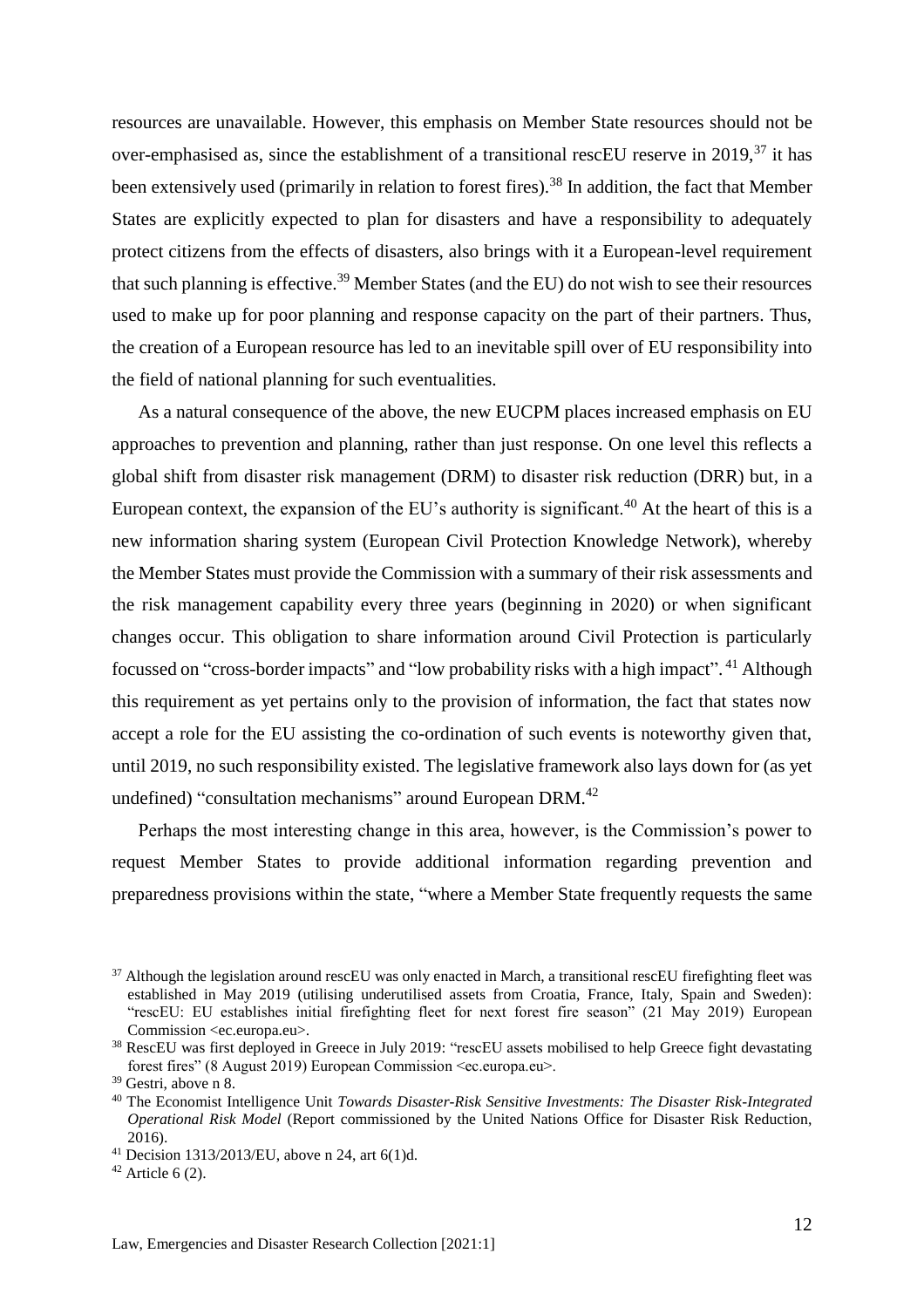type of assistance through the Union Mechanism for the same type of disaster".<sup>43</sup> This last power is particularly significant as it allows the Commission to both investigate and assist Member State planning when frequent calls are made on EU resources. The results of such investigations can lead to the Commissions making recommendations "to strengthen the level of prevention and preparedness", as well as monitoring the implementation of such recommendations.<sup>44</sup> As such, it is a direct result of the creation of EU capacity and increased sharing of resources, as Member States wish to avoid freeloading. By creating a European response capacity, Member States have thus also created an unavoidable spill-over of EU responsibility from response to preparation.

The creation of this obligation on Member States to communicate with the Commission is a relatively minor shift in practical terms, but it is a deeply symbolic one. Although other regional response mechanisms in other parts of the globe have long incorporated such domestic requirements into their models, the EU has been reluctant to do so, with Member States jealously guarding their prerogatives in this area.<sup>45</sup> Acceptance that the European level has a role in co-ordination of domestic disaster response provides further evidence of an expanded role for the EU in a field that has been traditionally seen as core Member State business.

The EUCPM reforms of 2019 thus mark a significant and symbolic shift in EU approaches towards DRM. Firstly, they give the EU the power to develop a European capacity in the field through the ability to purchase, lease or rent equipment, in addition to pre-committed voluntary Member States' assets. Secondly, the new model places significant emphasis on information sharing and creates an explicit EU responsibility around co-ordination of such plans. Finally, the introduction of a new "empowerment" clause in the Council decision which allows the Commission to "adopt implementing acts defining rescEU capacities" also marks an acceptance by the Member States of the need for EU autonomy in the field.<sup>46</sup> Overall, the changes are both practically important, as the deployment of rescEU resources in 2019 makes clear, and symbolically significant, as Member States, perhaps reluctantly, accept the need for greater EU involvement in the field of civil protection.

<sup>43</sup> Defined as three times within three consecutive years: Decision 1313/2013/EU, above n 24, art 6(4).

 $44$  Article  $6(4)$ b(ii).

<sup>&</sup>lt;sup>45</sup> It is *notable* in particular that, although the ASEAN Agreement on Disaster Management and Emergency (AADMER) contains significant obligations around domestic preparedness, it is not effectively enforced by the parties of ASEAN. See Hopkins, above n 6. For a more general discussion of these mechanisms see Simon Hollis *The Role of Regional Organizations in Disaster Risk Management: A Strategy for Global Resilience* (Palgrave Macmillan, London, 2015).

<sup>46</sup> Decision 1313/2013/EU, above n 24, art 30.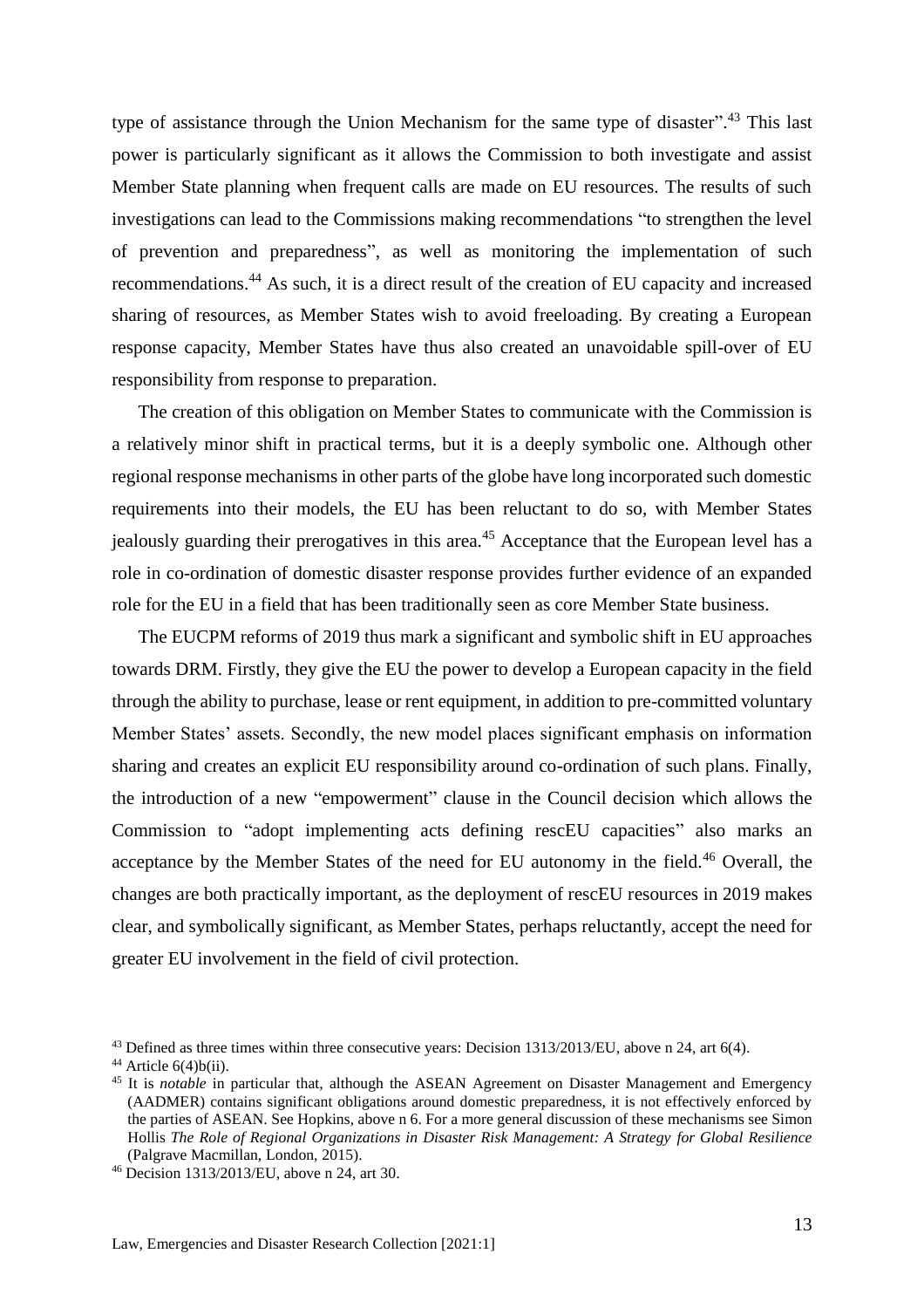#### <span id="page-13-0"></span>*V RescEU and the Future of European Regional Integration*

According to traditional theories of European integration, supranational integration is not something that one would expect in the area of civil protection, lying as it does, outside the core of the former Community "pillar" and in a field so dominated by security concerns. Indeed, some authors even regard use of the term as outdated as the EU has moved towards an intergovernmental model. <sup>47</sup> This perhaps reflects a tendency to focus on the more "glamorous" areas of international affairs and politics, where states have indeed tended towards intergovernmental co-operation. Nevertheless, in more bread and butter matters of concern to most citizens (such as DRM), the role of the EU retains significant supranational elements. In the case of civil protection, these have been significantly enhanced in the wake of the reforms of the 2019 EUCPM reforms.

These developments also appear to show that reports of the death of that most unfashionable of integration theories, neo-functionalism, may have been greatly exaggerated. Faced with a need to develop mechanisms to respond to a pan-European threat, states have become far more open to supranational approaches in the field of DRM. This has led to "spill-over" effects into related fields around prevention and the potential for extensive further extension given the allencompassing nature of disaster prevention.

The experience of the EU in the field of Civil Protection provides an interesting example of how the EU's existing mechanisms are capable of being reinvented to address issues that were never envisaged during its early years. As something that it is at the heart of the Westphalian state's very *raison d'être*, DRM was always a difficult area for deep integration. Nevertheless, the increasing realisation of modern society's fragility, high demands by populations for protection and the dawning reality of climate change means that disaster response can no longer be handled effectively within national boundaries. Such a European response requires true collective decision making by an independent agency. This has driven a supra-national approach in an area that few would have expected, particularly in the current political environment.

The Commission has responded to both a functional requirement and the UK's departure to push the current civil protection elements of the Treaties to their limits and create a truly European resource in the field of the DRM through the establishment of the rescEU reserve. That this has been achieved with the almost unanimous support of the (remaining) Member States marks a remarkable shift in attitude and provides a welcome good news story for a

<sup>47</sup> K Lenaerts and P Van Nuffel *European Union Law* (3rd ed, London, Sweet & Maxwell, 2011) at 16–17.